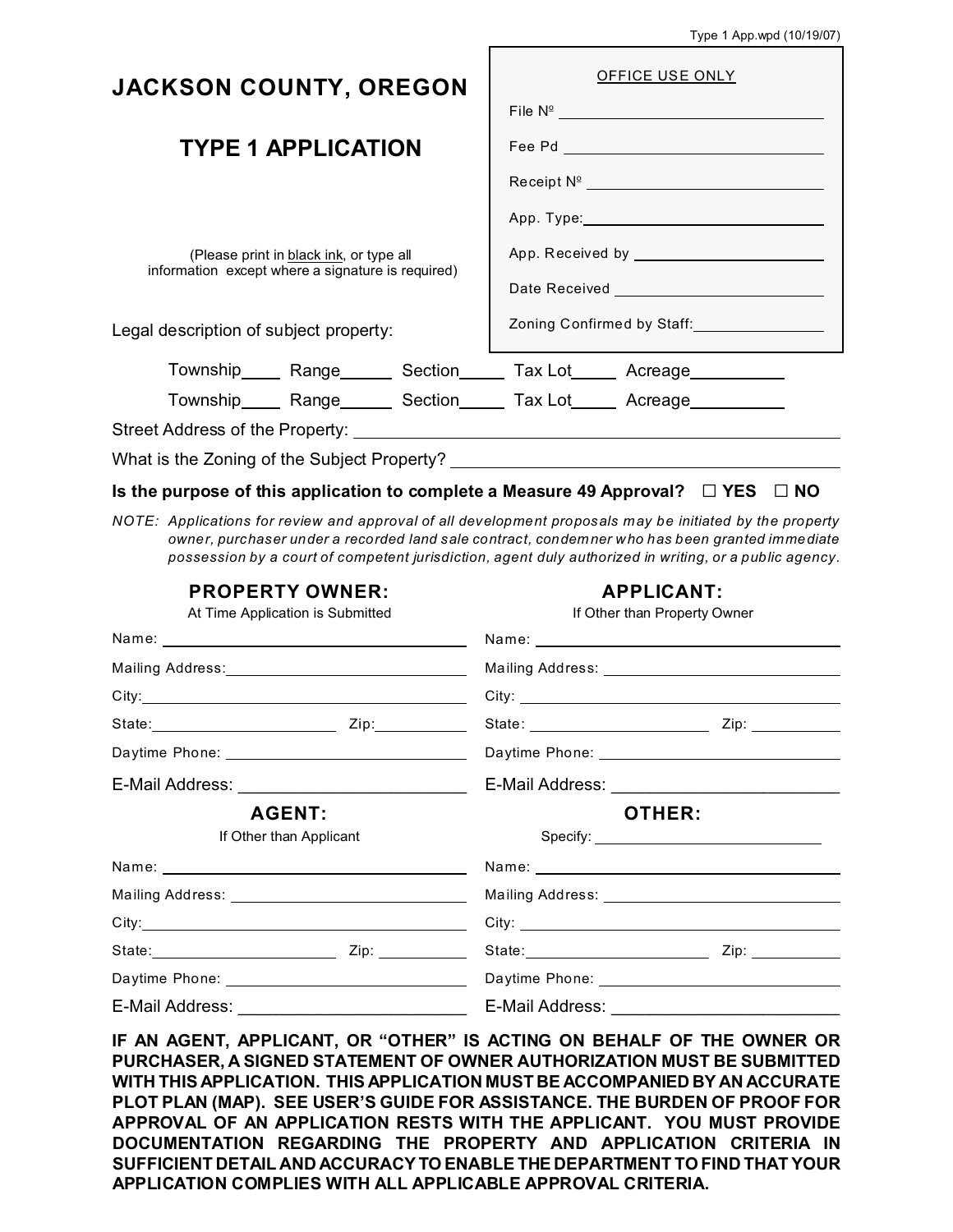#### **APPLICANT SUPPORTING INFORMATION**

| Describe your proposal: |     |     |  |  |
|-------------------------|-----|-----|--|--|
|                         |     |     |  |  |
|                         |     |     |  |  |
| Are Plans Attached?     | Yes | No. |  |  |

### **THIS APPLICATION IS HEREBY SUBMITTED AND THE STATEMENTS AND INFORMATION HEREIN CONTAINED ARE IN ALL RESPECTS TRUE AND CORRECT TO THE BEST OF MY KNOWLEDGE AND BELIEF.**

| <b>APPLICANT(S):</b> |                                     |
|----------------------|-------------------------------------|
|                      | Print Name: <u>Department</u>       |
|                      |                                     |
|                      |                                     |
| <b>AGENT:</b>        | <b>OWNER or CONTRACT PURCHASER:</b> |
|                      | (See Attached Form)                 |
|                      |                                     |
| Date:                |                                     |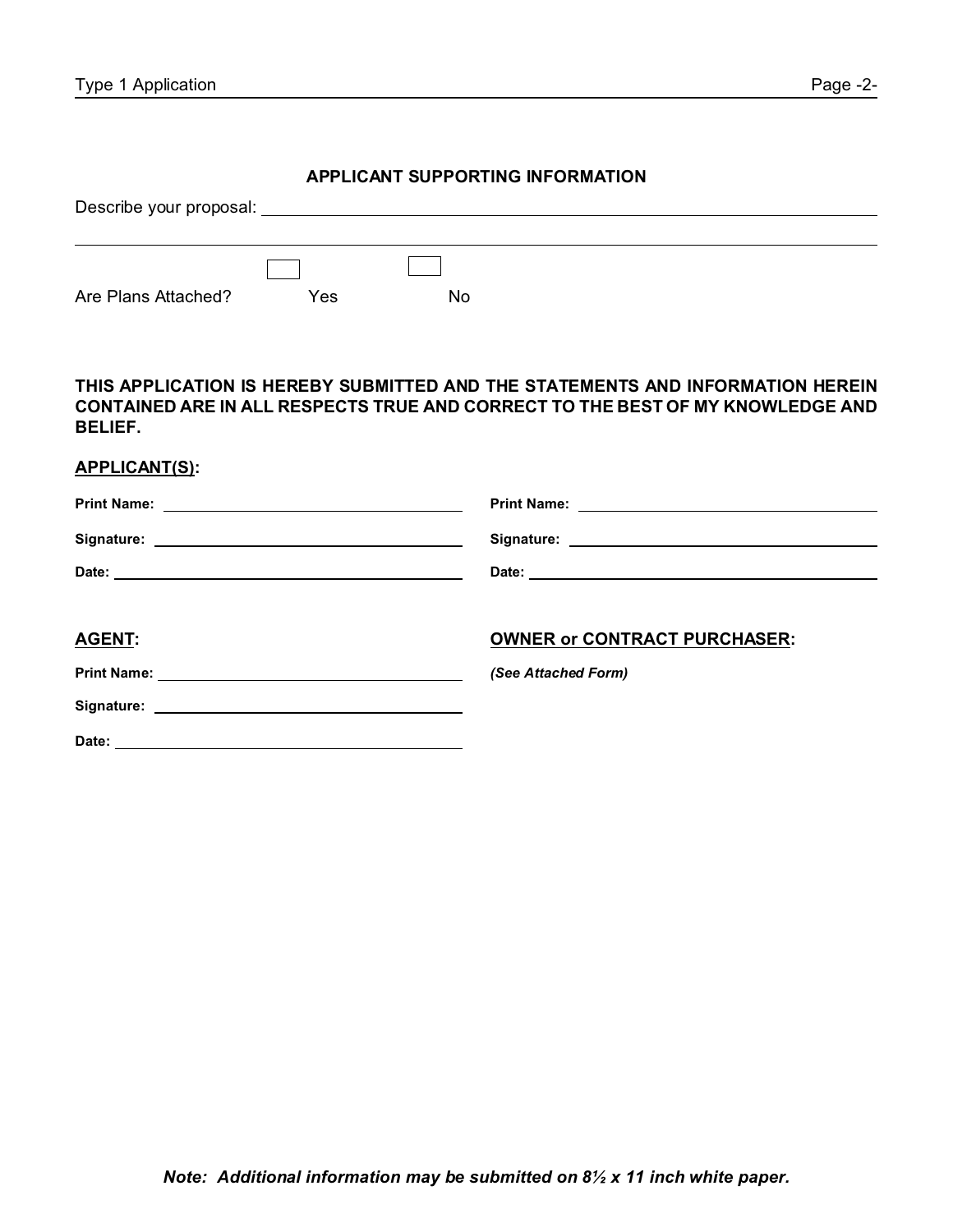

Medford OR 97501-2902 Phone: (541) 774-6900 Fax: (541) 774-6791

**DEVELOPMENT SERVICES** 10 South Oakdale Ave., Room 100

# **LETTER OF AUTHORIZATION**

LET IT BE KNOWN THAT

Has Been Retained to Act as Agent to Perform All Acts for Development on My Property Identified Below. These Acts Include: Pre-application Conference, Filing Applications and/or Other Required Documents Relative to All Zoning Applications, Septic System Feasibility, Sewage Disposal Permits, Assigning an Address, Road Approach Permits, Manufactured Dwelling Permits, Building Permits, and Mechanical Permits (authorization not useable for Plumbing or Electrical Permits per State regulations).

(Address or Road)

AND DESCRIBED IN THE RECORDS OF JACKSON COUNTY AS:

| -WV                                          | ΞВ.<br>∽          | ΙN<br>--<br>ات<br>$\overline{\phantom{a}}$               | $\overline{\phantom{a}}$<br> |
|----------------------------------------------|-------------------|----------------------------------------------------------|------------------------------|
| $-$<br>≘⊔⊞<br>… IMMN≅"<br>__________________ | $\mathbf{r}$<br>. | эN<br><b>Septiments</b><br>$\sim$ $ \sim$<br>---<br>---- |                              |

THE COSTS OF THE ABOVE ACTIONS, WHICH ARE NOT SATISFIED BY THE AGENT, ARE THE RESPONSIBILITY OF THE UNDERSIGNED PROPERTY OWNER.

#### **APPLICANT:**

| SIGNATURE.                                                                                                                                                                                                                                        | DATE:  |
|---------------------------------------------------------------------------------------------------------------------------------------------------------------------------------------------------------------------------------------------------|--------|
| <b>PRINTED NAME:</b>                                                                                                                                                                                                                              |        |
| ADDRESS:                                                                                                                                                                                                                                          | PHONE: |
| CITY/STATE/ZIP:<br>have a statement on the season of the contract of the contract of the contract of the contract of the contract of the contract of the contract of the contract of the contract of the contract of the contract of the contract | FAX.   |

#### **PROPERTY OWNER:**

| This authorization is valid for $\Box$ 1 year; $\Box$ 2 years; $\Box$ Other ___________________________(Must select one) |  |
|--------------------------------------------------------------------------------------------------------------------------|--|
|                                                                                                                          |  |
|                                                                                                                          |  |
|                                                                                                                          |  |
|                                                                                                                          |  |
| AGENT:                                                                                                                   |  |
|                                                                                                                          |  |
|                                                                                                                          |  |
|                                                                                                                          |  |
|                                                                                                                          |  |

[A-AUTHORIZE, FRM; 04/00]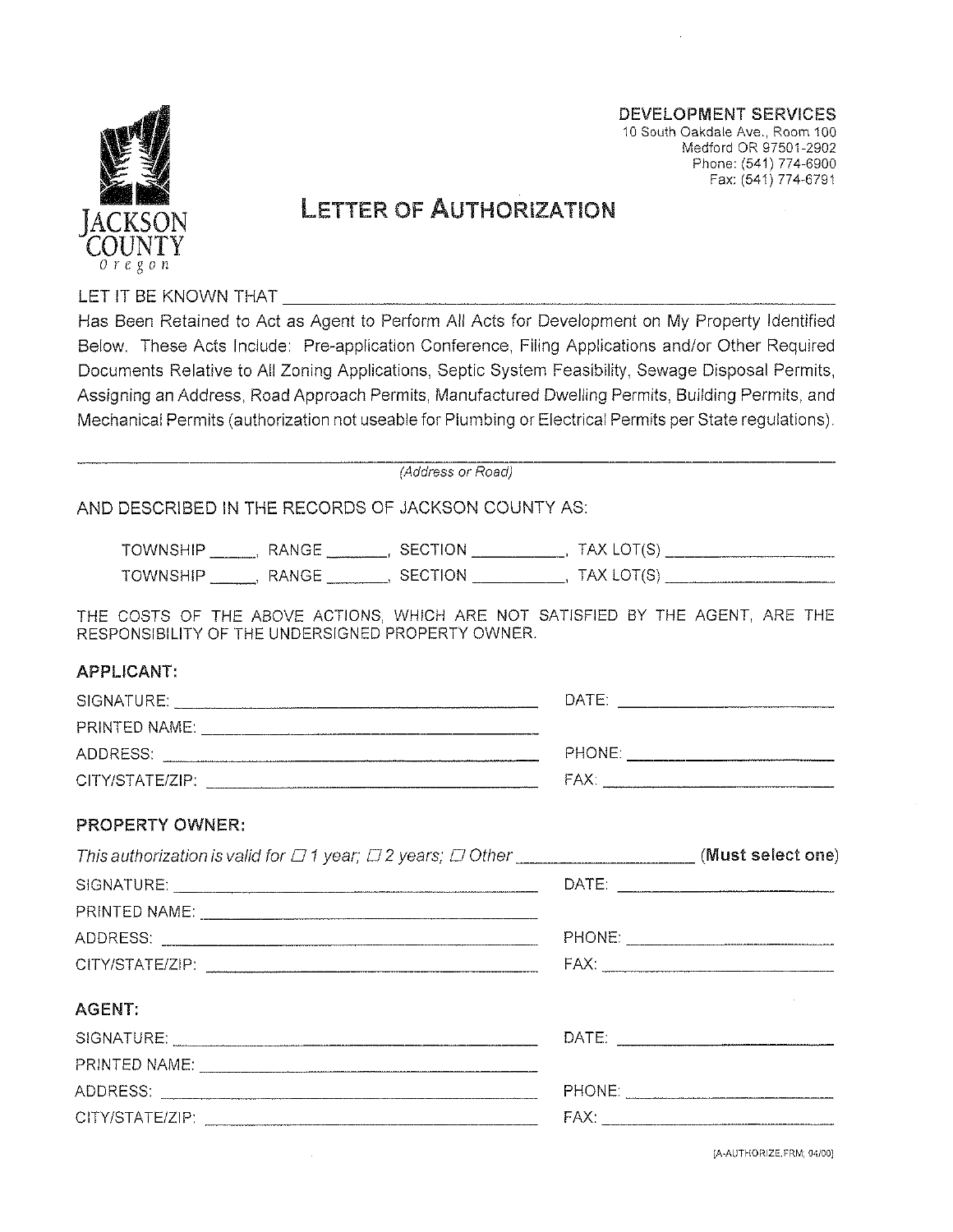## **CHECKLIST FOR CUSTOMER**

**Type 1 Permitted Uses**

*(LDO Use Tables 4.2-1, 4.3-1, 6.2-1, and Section 3.13.2)*

**MARIJUANA PRODUCTION**

#### **\*\****The LDO is available online here***: http://jacksoncountyor.org/ds/Planning/Home**

The following material must be submitted with the request. Check off each item as you include it in your application. Provide your initials in Section 4, accepting and agreeing to compliance with ongoing standards. To be clear, you will still need to give details of *HOW* you intend to comply and what is applicable to your operation in your written statement.

1. **A to-scale plot plan** (ie: 1"=100' or 1"=50') on 8 ½" x 11" paper is included in this application.

|    | The plot plan includes all relevant information outlined on the                                                  |                          |  |
|----|------------------------------------------------------------------------------------------------------------------|--------------------------|--|
|    | plot plan instruction form included in the Type 1 application.                                                   | Met $\_\_$               |  |
|    | The plot plan shows provided parking areas/spaces (9.4).<br>$\bullet$                                            | Met $\qquad \qquad$      |  |
|    | The plot plan shows landscape/buffer yard standards met (9.2).<br>$\bullet$                                      | Met $\frac{1}{1}$        |  |
|    | The plot plan shows access and maneuvering standards met (9.5).<br>$\bullet$                                     | Met $\_\_$               |  |
|    | The plot plan shows setback standards met (3.13.2B).<br>$\bullet$                                                | Met $\frac{1}{2}$        |  |
|    | The plot plan shows the waste receptacle location (3.13.2D1).<br>$\bullet$                                       | Met $\qquad \qquad$      |  |
|    | The plot plan shows location, direction view of security cameras<br>$\bullet$                                    | Met $\qquad$             |  |
|    | and public right-of-way locations (3.13.2D).                                                                     |                          |  |
|    | The plot plan shows applicable setbacks are met.<br>$\bullet$                                                    |                          |  |
|    | $\triangleright$ Front: _________ ft. $\triangleright$ Rear: _________ ft. $\triangleright$ Side: __________ ft. | Met $\_\_$               |  |
|    | The plot plan identifies use and location of structures (3.13.2E).                                               | Met $\qquad \qquad$      |  |
|    | The plot plan demonstrates compliance with the applicable siting<br>$\bullet$                                    |                          |  |
|    | standards, development regulations and limitations of the LDO, i.e.                                              |                          |  |
|    | flood hazard boundaries (3.13.2G).                                                                               | Met $\frac{1}{2}$        |  |
|    | The plot plan shows the location, dimensions and materials of<br>$\bullet$                                       |                          |  |
|    | required fencing (3.13.2H).                                                                                      | Met $\qquad$             |  |
|    | The plot plan and all components of the required plot plan shall<br>$\bullet$                                    |                          |  |
|    | have been provided.                                                                                              | <b>Met</b>               |  |
| 2. | Description of proposal: Written description of the activities proposed.                                         |                          |  |
|    | The Use #, specific use and state law reference identified in the                                                |                          |  |
|    | Use Table (4.2-1, 4.3-1, 6.2-1, ORS/OAR).                                                                        | $Met$ <sub>_______</sub> |  |
|    | The description of the proposal addressing the identified standards<br>$\bullet$                                 |                          |  |
|    | of the "See Also" Column of the identified use table.                                                            | <b>Met</b>               |  |
|    | Additional findings addressing applicable overlays affecting the                                                 |                          |  |
|    | property (7.1, 7.2, 7.3, 8.6, 8.7).                                                                              | Met $\_\_$               |  |
|    |                                                                                                                  |                          |  |
|    | 3. Required Documentation:                                                                                       |                          |  |
|    | Applicant shall provide a water right permit or certificate number                                               | Met $\frac{1}{2}$        |  |
|    | from the watermaster; a statement that water is supplied from a                                                  |                          |  |
|    | public or private water provider, along with the name and contact                                                |                          |  |

information of the water provider; or proof from the Oregon Water Resources Department that the water to be used for production is

from a source that does not require a water right.